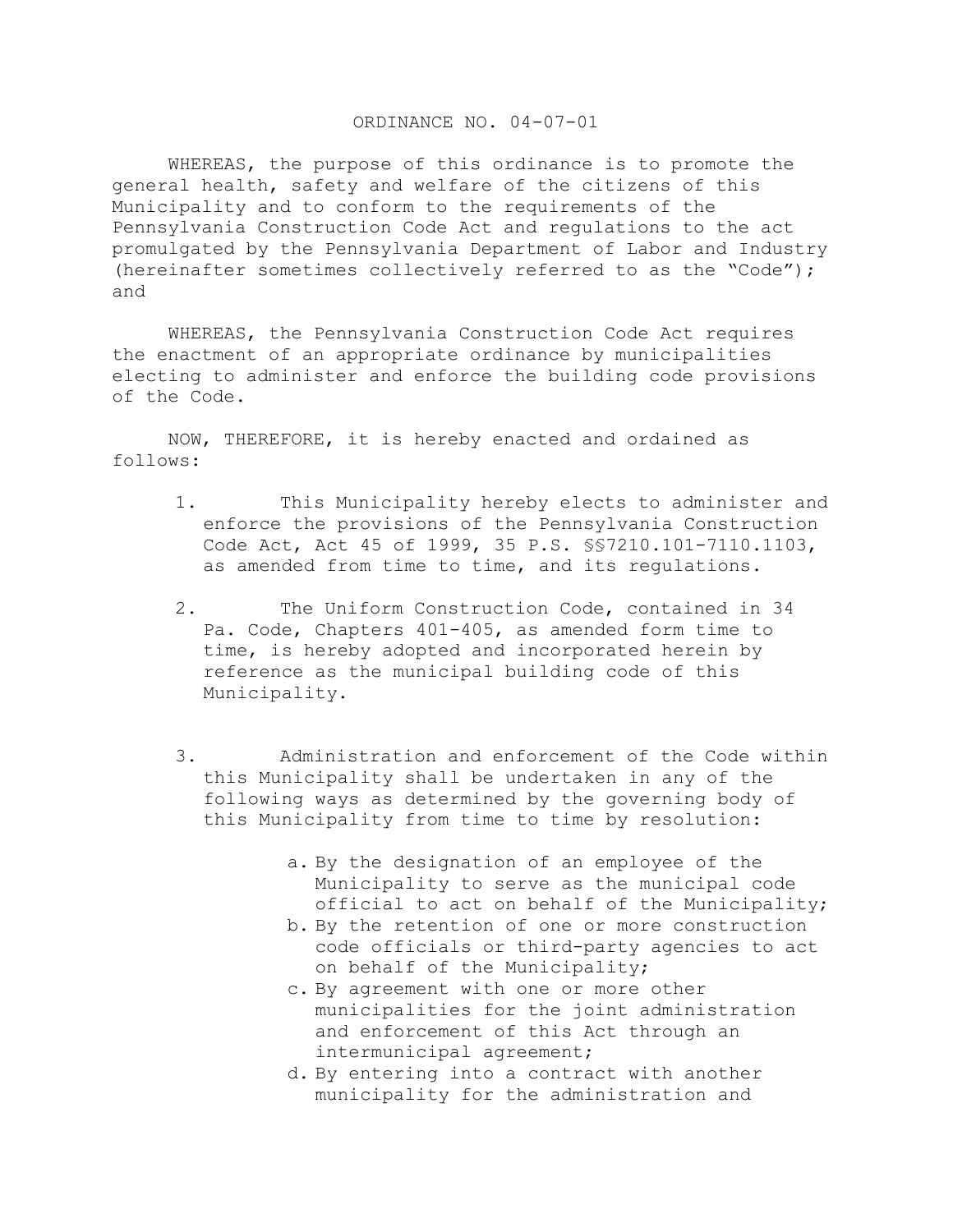enforcement of this Act on behalf of this Municipality;

- e. By entering into an agreement with the Pennsylvania Department of Labor and Industry for plan review, inspections and enforcement of structures other than one-family or twofamily dwelling units and utility and miscellaneous use structures.
- 4. A Board of Appeals shall be established by resolution of the governing body of this Municipality in conformity with the requirements of the relevant provisions of the Code, as amended from time to time, and for the purposes set forth therein. If at any time enforcement and administration is undertaken jointly with one or more other municipalities, said Board of Appeals shall be established by joint action of the participating municipalities.
- 5.a. All building code ordinances or portions of ordinances which were adopted by this Municipality on or before July 1, 1999, and which equal or exceed the requirements of the Code shall continue in full force and effect until such time as such provisions fail to equal or exceed the minimum requirements of the Code, as amended from time to time.
- 5.b. All building code ordinances or portions of ordinances which are in effect as of the effective date of this ordinance and whose requirements are less than the minimum requirements of the Code are hereby amended to conform with the comparable provisions of the Code.
- 5.c. All relevant ordinances, regulations and policies of this Municipality not governed by the Code shall remain in full force and effect.
- 6. Fees assessable by the Municipality for the administration and enforcement undertaken pursuant to this ordinance and the Code shall be established by the governing body by resolution from time to time.
- 7. This ordinance shall be effective five days after the date of passage of this ordinance.